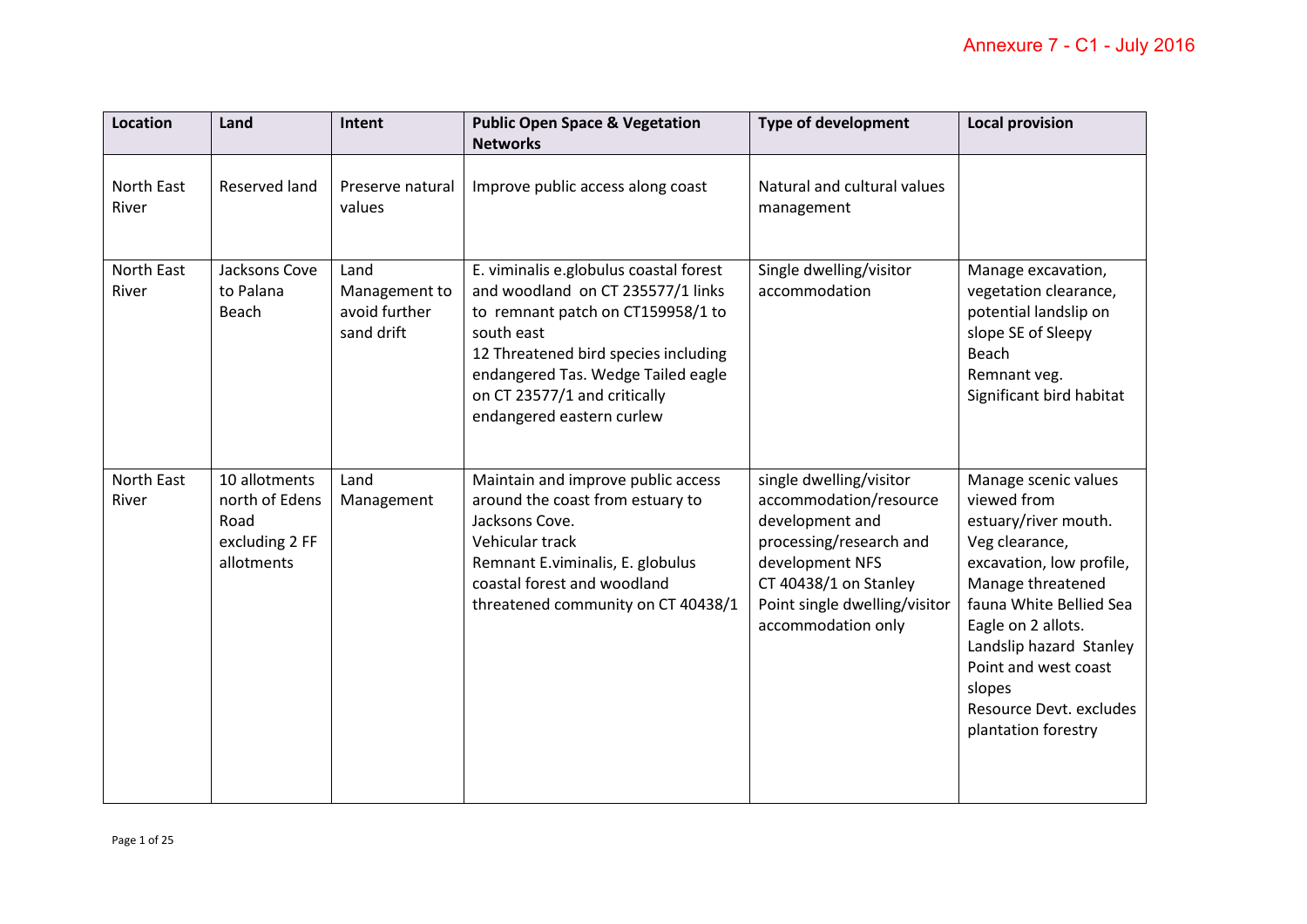| <b>Location</b>     | Land                                                                                                                                                      | Intent             | <b>Public Open Space &amp; Vegetation</b>                                                                                                                                                                                                                                                             | <b>Type of development</b>                                                                                                                                                                                                             | <b>Local provision</b>                                                                                                                                                                                               |
|---------------------|-----------------------------------------------------------------------------------------------------------------------------------------------------------|--------------------|-------------------------------------------------------------------------------------------------------------------------------------------------------------------------------------------------------------------------------------------------------------------------------------------------------|----------------------------------------------------------------------------------------------------------------------------------------------------------------------------------------------------------------------------------------|----------------------------------------------------------------------------------------------------------------------------------------------------------------------------------------------------------------------|
|                     |                                                                                                                                                           |                    | <b>Networks</b>                                                                                                                                                                                                                                                                                       |                                                                                                                                                                                                                                        |                                                                                                                                                                                                                      |
| North East<br>River | Ex-plantation<br>site                                                                                                                                     | Land<br>management | Open space contribution towards<br>management of wild pinus in remnant<br>E.viminalis, E. globulus coastal forest<br>and woodland threatened community<br>on north side of Edens road on<br>CT159958/1 links to patch on<br>CT235577/1 to North west and large<br>patch to south east on 3 allotments | Tourist operation<br>single dwelling multiple<br>dwelling/visitor<br>accommodation/Resource<br>development and<br>processing/research and<br>development<br>Land division to 20Ha<br>maintains threatened veg<br>in a single allotment | Manage scenic impacts<br>when viewed from<br>estuary/river mouth<br>Manage natural values<br>of remnant E.viminalis,<br>E. globulus forest north<br>of Edens Road<br><b>Res Devt excludes</b><br>plantation forestry |
| North East<br>River | south of Edens<br>Road:<br>7 x north<br>/south<br>allotments<br>including<br>Quoin Hill                                                                   | Land<br>management | Remnant patch of E.viminalis, E.<br>globulus coastal forest and woodland<br>threatened community                                                                                                                                                                                                      | Single dwelling / visitor<br>accommodation<br>Min lot size 50ha                                                                                                                                                                        | Minimise veg clearance<br>Landslip hazard on<br>slopes, no private<br>airstrips,<br>No clearance of<br>remnant veg                                                                                                   |
| North East<br>River | south east of<br>NE River Rd; 3<br>X east /west<br>allotments<br>adjacent to<br>estuary +CT<br>115071/1<br>small<br>allotment east<br>of NE River<br>Road | Land<br>Management |                                                                                                                                                                                                                                                                                                       | Single dwelling/visitor<br>accommodation NFS                                                                                                                                                                                           | Manage for coastal<br>recession. Remnant<br>E.Ovata forest and<br>woodland No clearance<br>of remnant veg<br>Scenic values when<br>viewed from<br>estuary/river mouth                                                |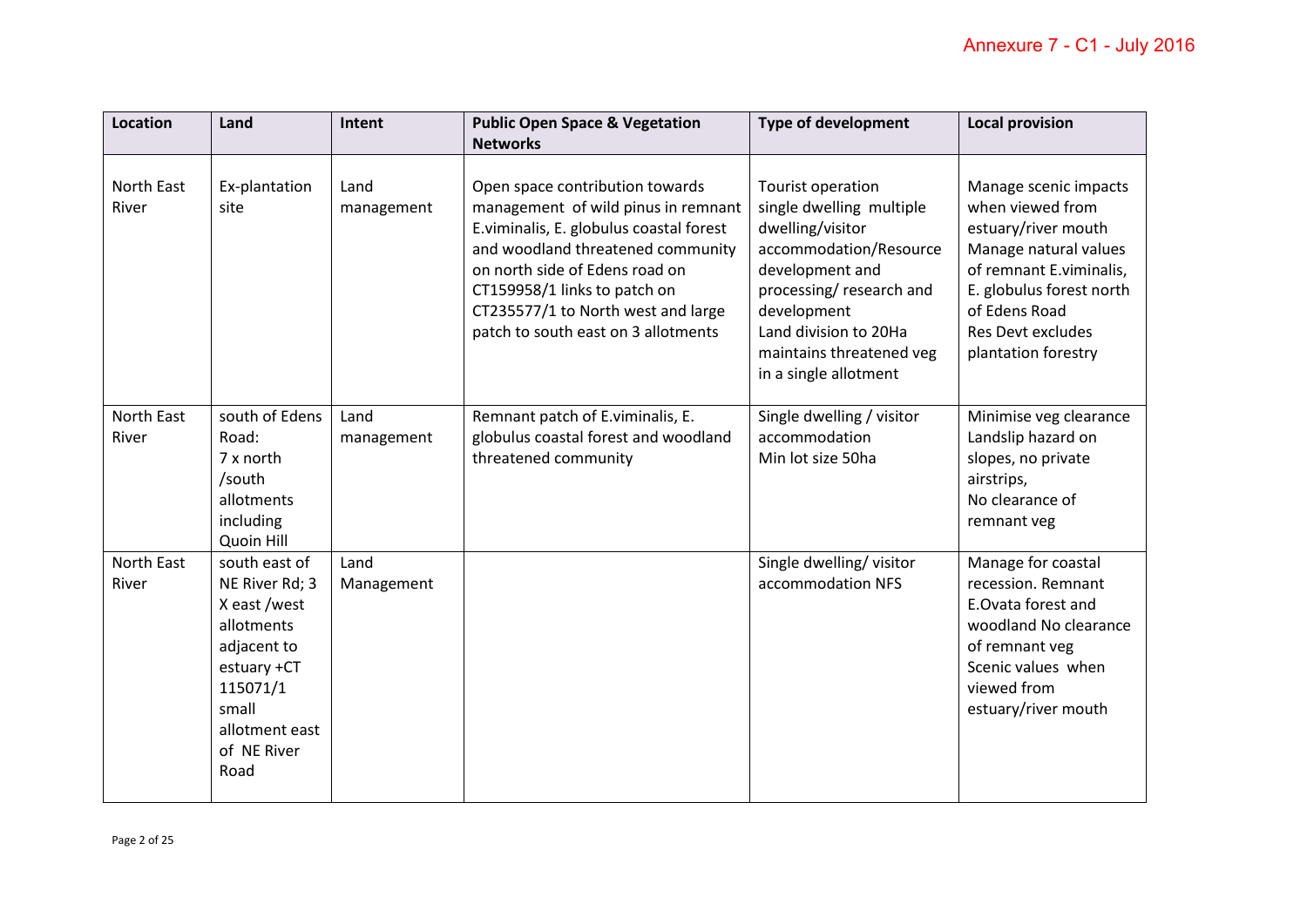| Location             | Land                                                                              | Intent                                                     | <b>Public Open Space &amp; Vegetation</b><br><b>Networks</b>                                                                                                                                                    | <b>Type of development</b>                                                                                                                                | <b>Local provision</b>                                                                                                                                           |
|----------------------|-----------------------------------------------------------------------------------|------------------------------------------------------------|-----------------------------------------------------------------------------------------------------------------------------------------------------------------------------------------------------------------|-----------------------------------------------------------------------------------------------------------------------------------------------------------|------------------------------------------------------------------------------------------------------------------------------------------------------------------|
| North East<br>River  | 5 lots North of<br>and adjacent<br>to NE River<br>Road,                           | Resource<br>development                                    | Open space contribution towards<br>management of public access to<br>Palana Beach on Council land. (Link in<br>council land north east of Palana Road with<br>Palana Road and beach access; provide<br>parking) | Single dwelling/resource<br>development Subdivision<br>on cleared land 40Ha<br>Retain intact native veg<br>patches on single<br>allotments where possible | Manage riparian values<br>No private landing strips<br><b>Res Dev excludes</b><br>plantation forestry                                                            |
| Palana               | All lots<br>adjacent to<br><b>Edens Creek</b>                                     | Land<br>management                                         | Open space contribution towards<br>management of riparian values of<br>Edens Creek or to public access to<br>Palana Beach on Council land                                                                       | Single dwelling/resource<br>dev Min lot size 40ha south<br>of Edens Road<br>Single dwelling NFS north<br>of Edens Road                                    | Manage riparian values;<br>riparian setback<br>AHD investigations for<br>inundation north of<br><b>Edens Road</b>                                                |
| Palana               | Triangle of<br>land north<br>west of Palana<br>Road/Edens<br>Road<br>intersection | residential<br>small holding                               | Open Space contribution to Council<br>land public access at Palana Beach                                                                                                                                        | single dwellings at very low<br>density<br>Min lot size 1ha                                                                                               | Retain vegetation on<br>north eastern steep<br>section adjacent to<br>Palana Rd. Minimise<br>excavation through<br>design, S/W, building<br>height, outbuildings |
| Palana<br>settlement | <b>East of Palana</b><br>Road                                                     | residential                                                |                                                                                                                                                                                                                 | Low density residential<br>with minimal effect on land<br>form and setback from<br>Palana Road NFS                                                        | Minimise excavation<br>works. Stormwater<br>managed on site<br>Setbacks, outbuildings                                                                            |
| Palana<br>settlement | Large<br>allotment<br>CT155457/1                                                  | shown on map<br>1 as 'PP2'<br>should be Land<br>Management | Remnant patch of E.viminalis, E.<br>globulus coastal forest and woodland<br>threatened community                                                                                                                | Single dwelling Landslip<br>hazard on northern side up<br>to 120 Contour NFS                                                                              | Excavation, access,<br>siting, visibility                                                                                                                        |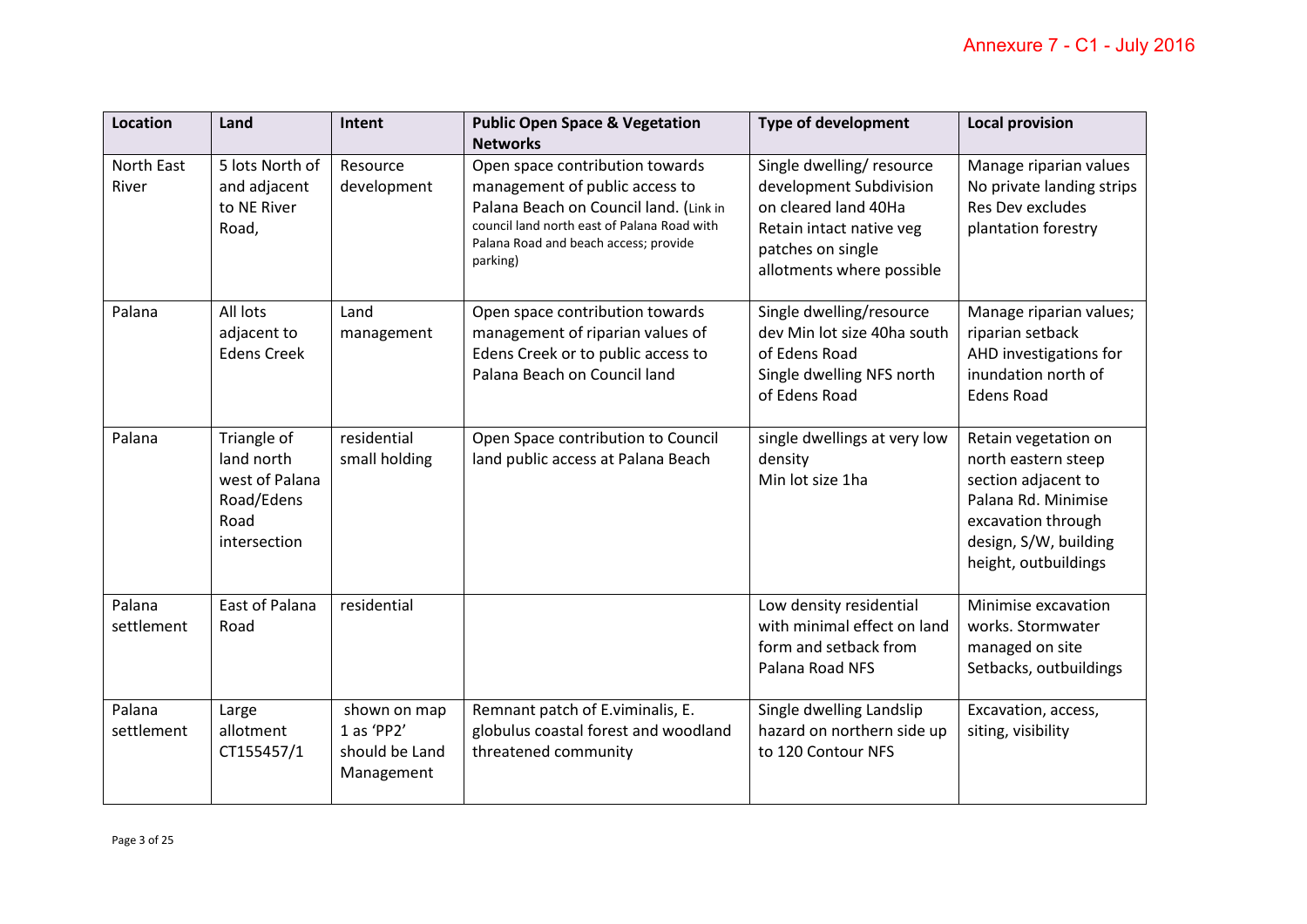| <b>Location</b>  | Land                                                               | Intent                                                                        | <b>Public Open Space &amp; Vegetation</b>                                                                                                                                                                                        | <b>Type of development</b>                                                                                                                                                                                            | <b>Local provision</b>                                                                                                                                                                                                                                                                                                    |
|------------------|--------------------------------------------------------------------|-------------------------------------------------------------------------------|----------------------------------------------------------------------------------------------------------------------------------------------------------------------------------------------------------------------------------|-----------------------------------------------------------------------------------------------------------------------------------------------------------------------------------------------------------------------|---------------------------------------------------------------------------------------------------------------------------------------------------------------------------------------------------------------------------------------------------------------------------------------------------------------------------|
|                  |                                                                    |                                                                               | <b>Networks</b>                                                                                                                                                                                                                  |                                                                                                                                                                                                                       |                                                                                                                                                                                                                                                                                                                           |
| Palana           | west of Palana<br>Road                                             | Land<br>management<br>landform                                                |                                                                                                                                                                                                                                  | Single dwelling below<br>30contour NFS                                                                                                                                                                                | Manage veg<br>clearance/landslip<br>Stormwater/erosion                                                                                                                                                                                                                                                                    |
| Palana           | Gossys Reef<br>to Palana via<br><b>Blyth and She</b><br>Oak Points | Land<br>management<br>Threatened<br>fauna /<br>Habitat/<br>landform           | Flinders trail encroachments<br>Potential for walkers accommodation<br>on relatively flat land in vicinity of<br><b>Blyth Point to Gossys Reef</b><br>white-bellied sea eagle nests X3                                           | Land management plus<br>existing uses & visitor<br>accommodation west coast<br>Min lot size 50ha                                                                                                                      | Minimise veg clearance<br>& excavation for devt<br>and access tracks<br>Manage threatened<br>fauna<br>Land slip hazard on all<br>slopes. Set back from<br>coastal reserve 50m                                                                                                                                             |
| Limestone<br>Bay | Gossys Reef to<br>the Dock<br>adjacent to<br>coast                 | Land<br>management<br>Coast/remnant<br>vegetation<br>communities/<br>landform | Flinders Trail may encroach: negotiate<br>public access as open space<br>contribution Re-establish coastal<br>walking link from Dock to Stanley<br>Point along Limestone bay.<br>Significant coastal heath remnant<br>vegetation | Low profile Visitor<br>Accommodation/Eco resort<br>/Low profile Single dwelling<br>Potential for walkers<br>accommodation on flatter<br>land south Limestone Bay<br>and allot north of the Dock.<br>min lot size 50ha | Minimise excavation for<br>access & buildings<br>Minimise clearance of<br>veg. Landslip Hazard on<br>CT42801/1 (nth block).<br>Low profile building Set<br>back from coastal<br>reserve 50m Site<br>development outside of<br>significant patches of<br>intact remnant veg to<br>avoid all clearance<br>ofheath community |
| The Dock         | CT197699/1                                                         | Conservation                                                                  | conservation covenant (NCA)<br><b>Flinders Trail</b>                                                                                                                                                                             | Land management<br>Small scale visitor<br>accommodation, single<br>dwelling consistent with<br>covenant NFS                                                                                                           | <b>Natural Assets Code</b>                                                                                                                                                                                                                                                                                                |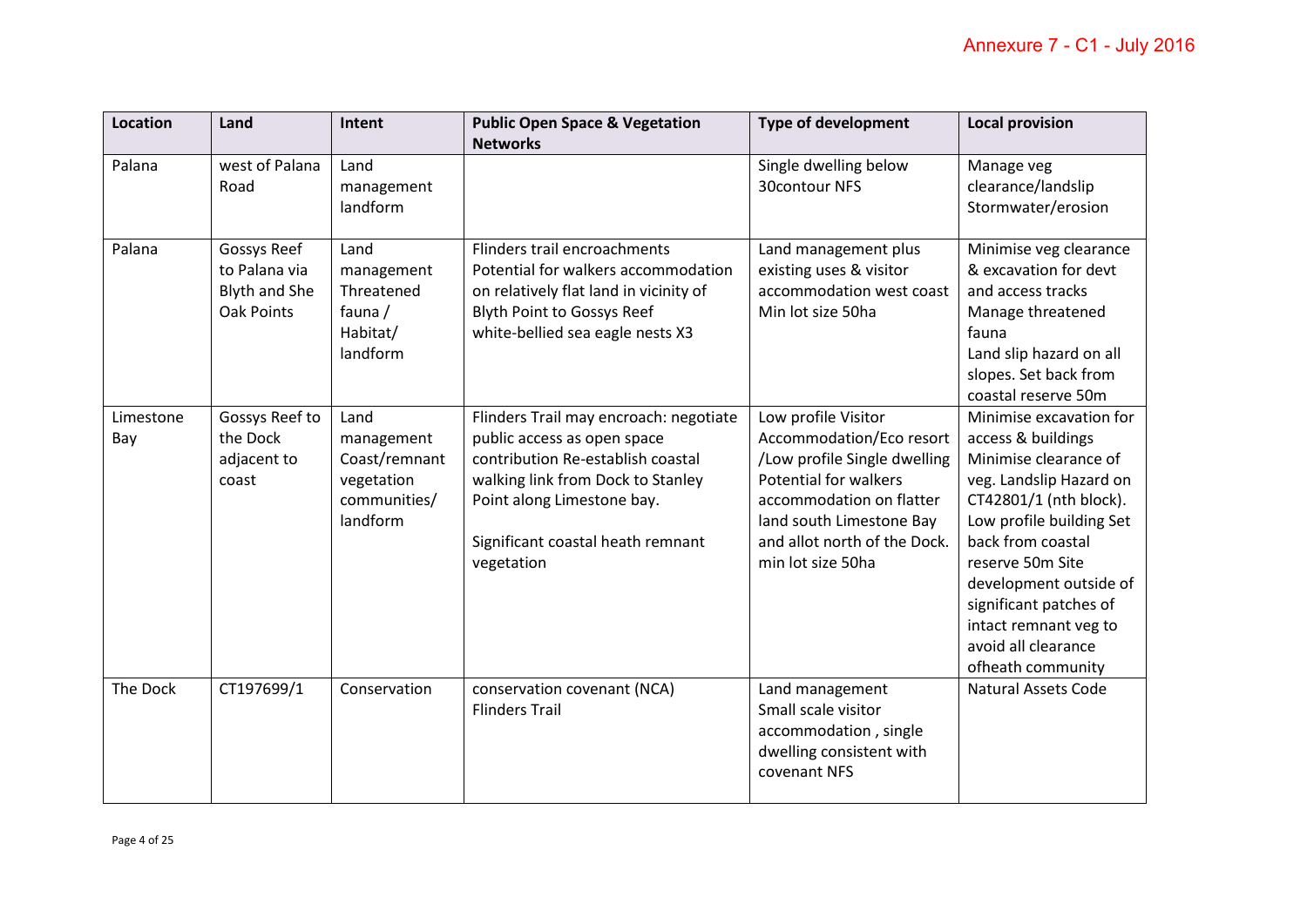| Location      | Land            | Intent       | <b>Public Open Space &amp; Vegetation</b> | <b>Type of development</b>   | <b>Local provision</b>    |
|---------------|-----------------|--------------|-------------------------------------------|------------------------------|---------------------------|
|               |                 |              | <b>Networks</b>                           |                              |                           |
| Palana Road   | East of Palana  | Rural        |                                           | Resource development         | Manage riparian values    |
|               | Rd south of NE  |              |                                           | Single dwelling min lot size | where they occur          |
|               | River Road to   |              |                                           | 40 <sub>ha</sub>             |                           |
|               | Killiecrankie   |              |                                           |                              |                           |
| SW of Old     | CT 21237/1      | Land         | Flinders trail encroachment               | Low profile single dwelling  | Low profile, minimum      |
| Mans Head     | Private         | Management   |                                           | /single cabin visitor        | veg clearance set back    |
| adj to coast. | allotment       | coast        |                                           | accommodation for FI Trail   | from coastal reserve      |
|               | surrounded by   |              |                                           | walkers if access over       | min 50m.                  |
|               | reserved land   |              |                                           | Crown land obtained          |                           |
| Killiecrankie | The Quoin       | Land         | <b>Flinders Trail encroachments</b>       | Single dwelling              | Manage vegetation         |
|               | property CT     | management   | Visual and ecological buffer for          | Small scale single building  | clearance for listed      |
|               | 242997/1        | Threatened   | reserved Land. Significantly high         | eco lodge NFS                | species. No clearance of  |
|               | (approx. 20ha)  | species      | density of threatened species             |                              | remnant veg. Scale &      |
|               | adjoining to    | Remnant veg  | <b>Buffer Reserved land Remnant</b>       |                              | form, materials &         |
|               | Reserved land,  | communities/ | E.viminalis E. globulus adjacent to       |                              | colours, excavation,      |
|               | coast and       | coast        | reserve eastern side                      |                              | auxiliary structures, set |
|               | Diamond Gully   |              |                                           |                              | back from coastal         |
|               |                 |              |                                           |                              | reserve min 50m           |
| Killiecrankie | Quoin           | Land         | Flinders trail encroachments              | Resource development         | Manage Remnant            |
|               | property        | Managment    | Remnant heath on calcareous               | incl. Tourist operation      | vegetation clearance      |
|               | adjacent to     |              | substrates                                | Visitor accommodation        | adjacent to coast (high   |
|               | coast at        |              |                                           | Min lot size 40ha retaining  | density of reserved       |
|               | Killiecrankie   |              |                                           | remnant vegetation in        | species) no clearance     |
|               | Bay             |              |                                           | single allotment             | remnant veg               |
|               | CT170037/3      |              |                                           |                              | Minimise excavation.      |
|               | Approx. half of |              |                                           |                              | Low profile, materials    |
|               | 100ha           |              |                                           |                              | &colours, set back coast  |
|               | allotment       |              |                                           |                              | reserve min 50m High      |
|               |                 |              |                                           |                              | coastal erosion hazard    |
|               |                 |              |                                           |                              | northern end              |
|               |                 |              |                                           |                              | Killiecrankie Beach       |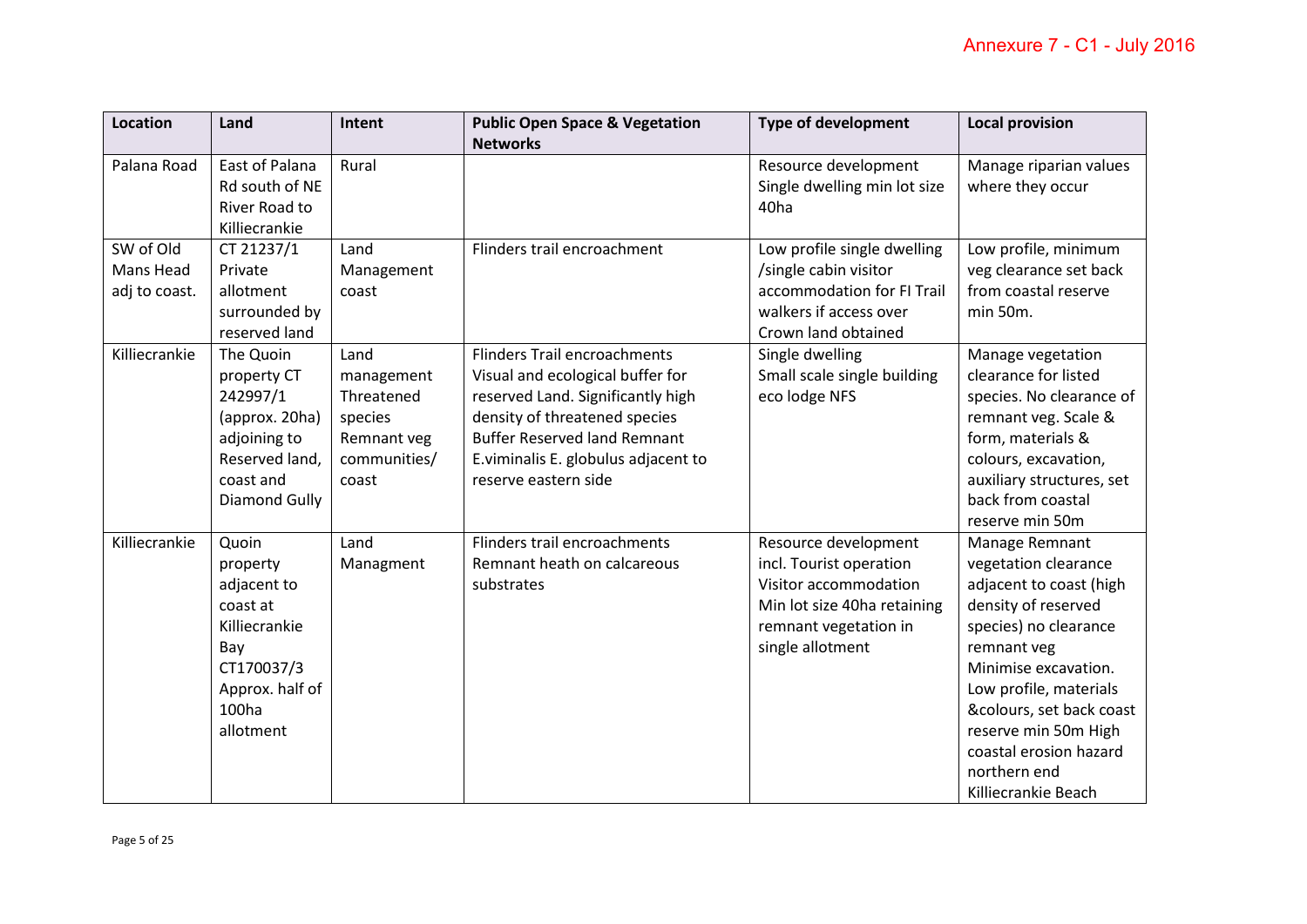| <b>Location</b> | Land                                                                                                           | Intent                                                            | <b>Public Open Space &amp; Networks</b>                                                                         | <b>Type of development</b>                                                                                                                             | <b>Local provision</b>                                                                                 |
|-----------------|----------------------------------------------------------------------------------------------------------------|-------------------------------------------------------------------|-----------------------------------------------------------------------------------------------------------------|--------------------------------------------------------------------------------------------------------------------------------------------------------|--------------------------------------------------------------------------------------------------------|
| Killiecrankie   | <b>Balance of</b><br>Quoin<br>Property<br>approx780ha                                                          | Rural                                                             |                                                                                                                 | <b>Resource Devt Tourist</b><br>Operation Visitor accom.<br>Min lot 40ha                                                                               | Minimise veg clearance<br>for devt.                                                                    |
| Killiecrankie   | Armstrong<br>Ave. and<br>settlement<br>south of<br>Killiecrankie<br>Road                                       | Residential                                                       | Car parking on council land CT<br>103388/2<br>Flinders trail encroachments on<br>CT161362/1 Lot 1 Armstrong Ave | single dwelling/small scale<br>visitor accommodation NFS                                                                                               | low profile, Landslip<br>mgt, non-reflective<br>materials, outbuildings                                |
| Killiecrankie   | North of<br>Killiecrankie<br>Road                                                                              | Rural                                                             |                                                                                                                 | Resource development<br>Single dwelling<br><b>NFS</b>                                                                                                  | Investigations coastal<br>hazard band<br>Killiecrankie Creek<br>No private landing<br>grounds          |
| Killiecrankie   | Cnr<br>Killiecrankie &<br><b>Boat Harbour</b><br>Roads                                                         | Conservation/<br>land<br>management<br>landform and<br>vegetation | <b>Private Conservation Reserve CT</b><br>240450/1                                                              | Single dwelling small scale<br>visitor accommodation<br>consistent with covenant                                                                       | Manage excavation, fill<br>and clearance of veg<br>plus riparian values:<br><b>Natural Assets Code</b> |
| Killiecrankie   | South of<br>Killiecrankie<br>Road<br>Adjacent to<br>settlement to<br><b>Boat Harbour</b><br>Rd<br>intersection | Rural residential                                                 |                                                                                                                 | Low profile single dwelling<br>to 30 contour permitted;<br>above that elevation<br>discretionary<br>5ha if access directly onto<br>Killiecrankie Road. | Manage excavation for<br>access & buildings,<br>Materials and colours<br>Low profile                   |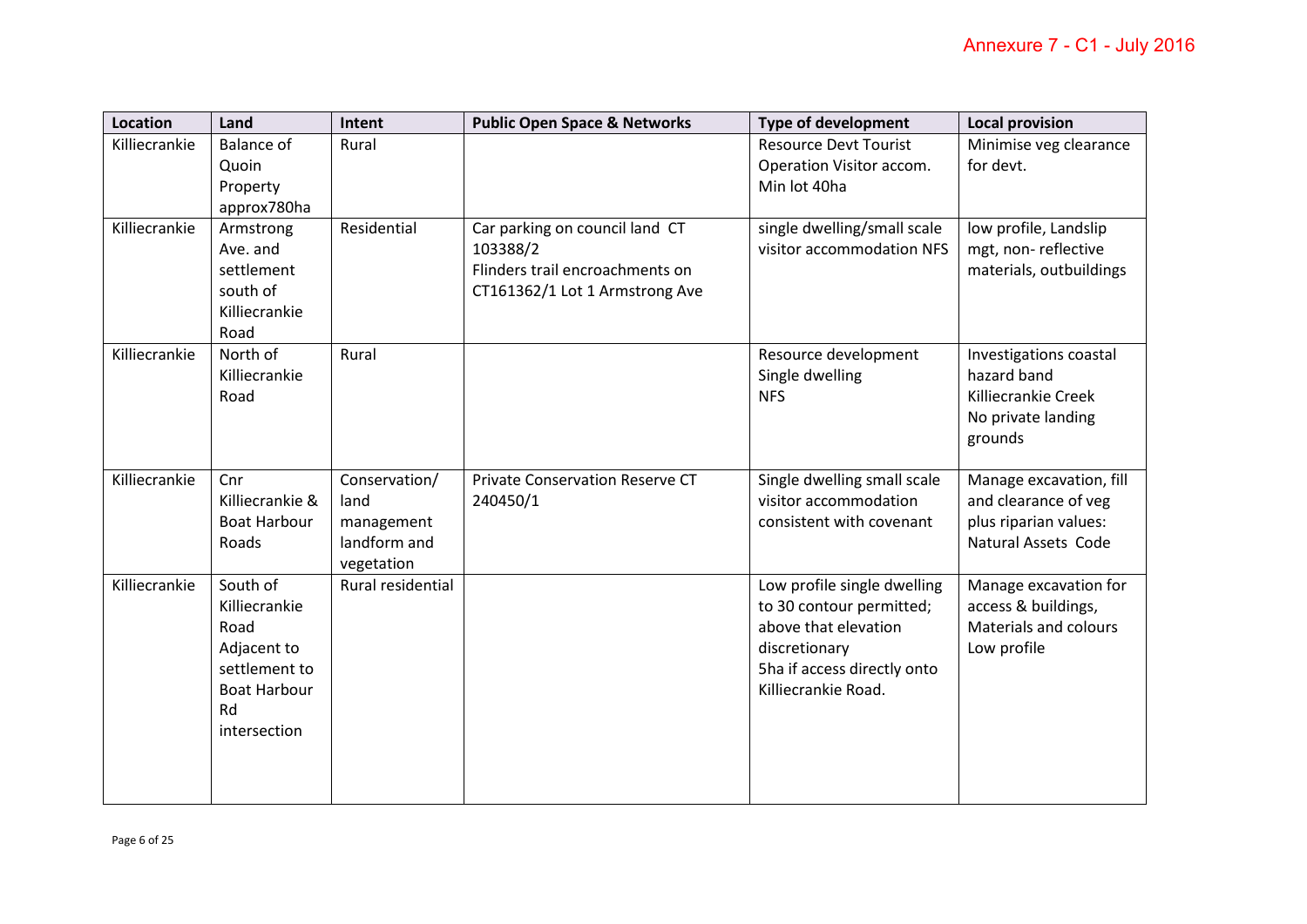| Location                          | Land                                                                                                | Intent                                       | <b>Public Open Space &amp; Networks</b>                                                                                                                                                                                             | <b>Type of development</b>                                                                                                           | <b>Local provision</b>                                                                                                                        |
|-----------------------------------|-----------------------------------------------------------------------------------------------------|----------------------------------------------|-------------------------------------------------------------------------------------------------------------------------------------------------------------------------------------------------------------------------------------|--------------------------------------------------------------------------------------------------------------------------------------|-----------------------------------------------------------------------------------------------------------------------------------------------|
| Killiecrankie                     | <b>Boat Harbour</b>                                                                                 | Land                                         |                                                                                                                                                                                                                                     | Single dwelling Min lot                                                                                                              | Access, minimise veg                                                                                                                          |
|                                   | Road                                                                                                | management/                                  |                                                                                                                                                                                                                                     | 50Ha                                                                                                                                 | clearance.                                                                                                                                    |
|                                   |                                                                                                     | vegetation                                   |                                                                                                                                                                                                                                     |                                                                                                                                      |                                                                                                                                               |
| <b>Boat</b>                       | Adjacent to                                                                                         | Land                                         | Walking track round coast from West                                                                                                                                                                                                 | Single dwelling NFS                                                                                                                  | Setback from coastal                                                                                                                          |
| Harbour                           | coast CT                                                                                            | management/                                  | End / Cape Franklin/ Bottleneck                                                                                                                                                                                                     |                                                                                                                                      | reserve 50m and                                                                                                                               |
| Coast                             | 167763/2 and                                                                                        | Coast and                                    | Beach/Boat Harbour Beach/Deep                                                                                                                                                                                                       |                                                                                                                                      | watercourse 50m;                                                                                                                              |
|                                   | 166763/3                                                                                            | riparian                                     | Bite/Killiecrankie for consideration in                                                                                                                                                                                             |                                                                                                                                      | Access, excavation and                                                                                                                        |
|                                   |                                                                                                     |                                              | Council PWS walking track plan                                                                                                                                                                                                      |                                                                                                                                      | fill: Investigations                                                                                                                          |
|                                   |                                                                                                     |                                              |                                                                                                                                                                                                                                     |                                                                                                                                      | <b>Coastal Hazard Band for</b>                                                                                                                |
|                                   |                                                                                                     |                                              |                                                                                                                                                                                                                                     |                                                                                                                                      | <b>Boat Harbour Creek</b>                                                                                                                     |
| <b>Boat</b><br>Harbour<br>Coast   | Adjacent to<br>coast CT<br>209081/1                                                                 | Land<br>management/<br>coast                 | Open space contribution provides<br>public access from reserved road to<br><b>Boat Harbour Beach</b>                                                                                                                                | Subdivision to 50ha if it<br>achieves public access to<br>Boat Harbour Beach. single<br>dwelling, visitor<br>accommodation eco/lodge | Manage landform, low<br>profile design, materials<br>and colours. Auxiliary<br>structures for self<br>sufficient water/energy                 |
| Coast South<br>of Boat<br>Harbour | 4 coastal<br>allotments<br>south of<br><b>Bottleneck</b><br>Beach<br>CTs127107/1,2<br>,3 & 167763/3 | Land<br>management/<br>Coast and<br>riparian | Walking track via current rough 4WD<br>track from Boat Harbour Road to the<br>Paps and Cape Franklin and/or West<br>End Road (in vicinity but not on any<br>of these titles) for consideration in<br>Council PWS walking track plan | Single dwelling<br>Eco tourism dependent on<br>Crown land access<br>Onsite energy structures<br><b>NFS</b>                           | Manage coastal &<br>riparian values. Set back<br>from both coastal<br>reserve and<br>watercourses min 50m<br>Aux structures energy /<br>water |
| Egg Beach to<br>West End<br>Road  | 5 coastal<br>allotments                                                                             | Land<br>Management/<br>coast                 | Public access to Egg Beach maintained<br>Egg Beach Conservation Reserve                                                                                                                                                             | Single dwelling NFS                                                                                                                  | Set back from coastal<br>reserve 50m<br>Minimise veg clearance<br>Auxillary structures for<br>water and energy.                               |